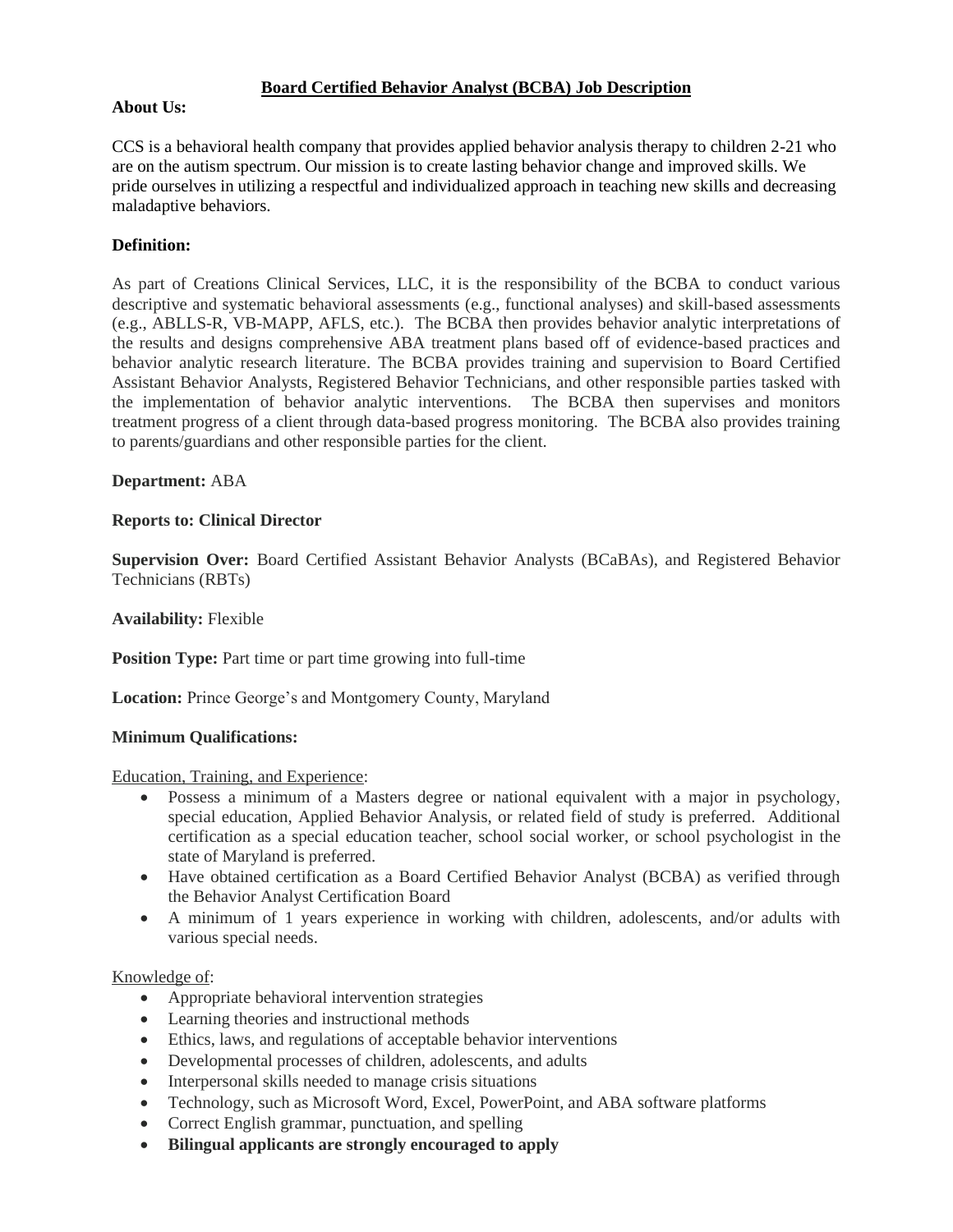# Skills and Abilities to:

- Assess situations and make proper judgments
- Understand behavioral situations and react accordingly in an ethical manner
- Objectively analyze crisis situations
- Respond quickly to emergency situations
- Handle aggressive and self-injurious behaviors of clients
- Communicate effectively and make recommendations to various agency staff and outside professionals, groups, or individuals
- Perform general clerical duties including maintain accurate client records and preparing clear and concise reports
- Communicate effectively in both oral and written form with a diverse group of clients, parents/caregivers, school personnel, and other agency staff
- Use a computer and behavioral software to prepare documents and maintain client records
- Work independently and make decisions within the framework of established guidelines
- Follow guidance from senior level staff to enhance own professional development
- Work with a diverse team of professionals in a respectful manner
- Supervise clients during treatment sessions

# Other Requirements:

- Successful completion of criminal history background check
- Satisfactory reference checks
- Ability to lift a minimum of 25 lbs.

# **Job Duties:**

- Provide direct behavioral services to clients in individual and group sessions
- Oversee ABA home programs and provide parent training and support
- Complete weekly program writing and maintain client's program book (including writing programs and creating materials)
- Running monthly clinic/progress meetings with parents/guardians
- Conduct behavioral and skills assessments and design treatment programs for clients
- Work with and oversee Board Certified Assistant Behavior Analysts and Registered Behavior Technicians to implement individualized treatment plans as per agency standards and BACB requirements
- Collect data and graph data as instructed using technological programs, such as Microsoft Excel or behavioral software (e.g., ABAdesk)
- Maintain respect and confidentiality for all clients
- Maintain professional and technical knowledge by attending educational workshops; reviewing professional publications; establishing personal networks; and participating in professional societies
- Maintain and protect the well-being of all clients during treatment sessions and when emergency crisis situations arise
- Communicate client progress and cases to families and owner
- Be able to work with a diverse team of professionals to provide the best behavioral services possible to clients
- Attend staff trainings and agency meetings monthly
- Other job duties as assigned by Creations Clinical Services, LLC

#### **Additional Job Requirements:**